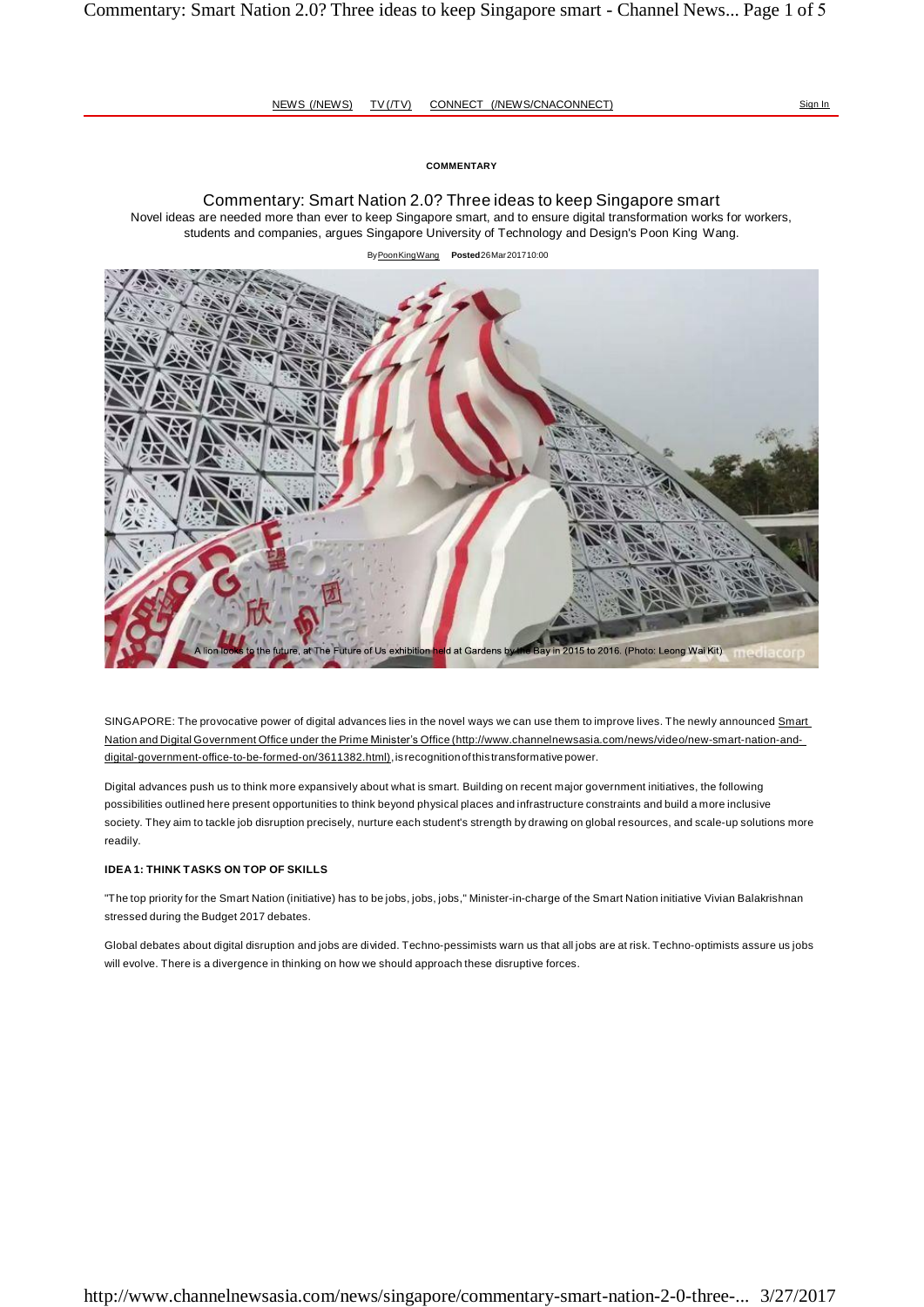

*Automation has transformed the productivity of manufacturing since industrial robots first started painting, cutting, welding and assembling in the 1960s. (Photo: AFP)*

Can we tackle disruption better? We have so far focused primarily on skills. However, emerging evidence suggests we should focus on tasks too, because tasks add precision to skills.

Massachusetts Institute of Technology Economics Professor David Autor points out tasks "have played a key role in reshaping the structure of labour demand in industrialised countries in recent decades". Stanford University's report *Artificial Intelligence and Life in 2030* states "AI systems are specialised to accomplish particular tasks". The consultancy McKinsey concluded last year that analyzing "work activities rather than occupations is the most accurate way to examine the technical feasibility of automation".

Digital advances break down jobs into tasks, which are automated or performed by humans. When all tasks are automated, humans lose jobs. But humans also create new tasks, turning them into new jobs.

By examining tasks, we can see which tasks, and subsequently which jobs, workers, and companies are more likely to be disrupted. We can thus better prepare them for the future and take corresponding steps to do so.

For example, the chart below details the tasks an information security analyst carries out, and shows which of these are shared with other IT professions. Professionals in the latter who wish to become an information security analyst can see which tasks they have experience in, and which they need training in. Workers and companies can thus target their training better.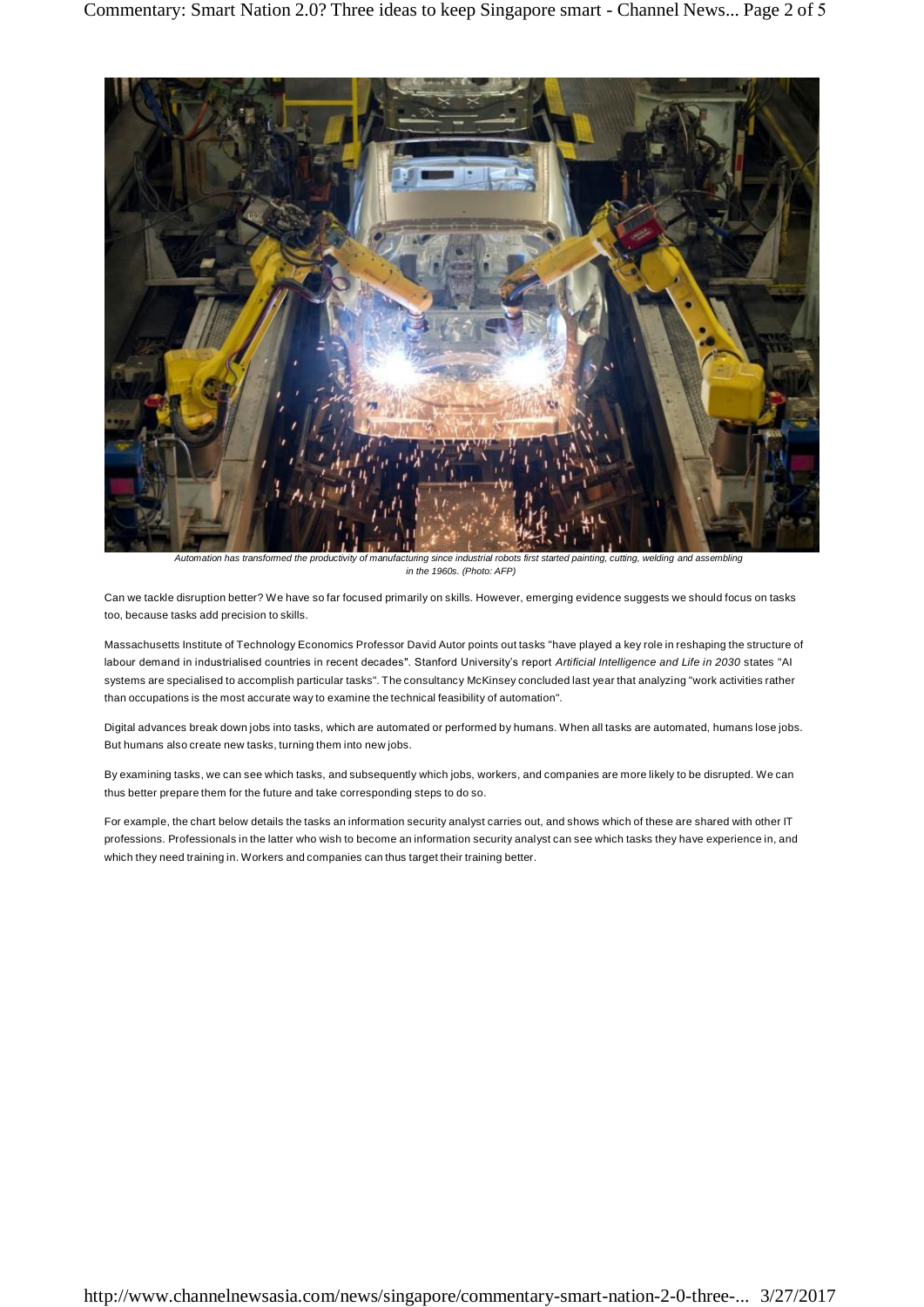

*Chart showing tasks performed by professionals in the IT sector. (Source: SUTD)*

There are potential wider economic benefits to adopting such an approach. The Netherlands Bureau of Economic Analysis conducted a study of cities, tasks and skills. They concluded that tasks explained a "significant part of the changes in employment", and cities with more tasks connected to each other had higher employment growth. Examining how connected tasks are could target economy-wide job growth better.

# **IDEA 2: FROM MORE TO ALL – GLOBAL MENTORS FOR EVERY STUDENT**

Budget 2017 saw greater emphasis on nurturing students' strengths. More students can now stretch and develop their talent.

The story of an eight-year-old Singaporean I met during our projects suggests we could nurture *all* students according to their unique diverse strengths.

Adi lives in a HDB flat and attends a neighborhood school. He also represented Singapore at the Asian Youth Chess Championships last year. Interestingly, he picked up chess by chance only three years ago.

How did Adi become championship-ready so quickly? Indeed, he has sparred online against algorithms and top chess players worldwide (who did not know his age).

But Adi made the most progress with his online coach, Prab. Other coaches - in person and online - had not worked out.

Coach Prab is based in India. He also suffers from double kidney failure. To reduce infection risks, he started coaching online. He watches, reviews and discusses Adi's online chess games with him. He even uses AI analysis to augment his feedback.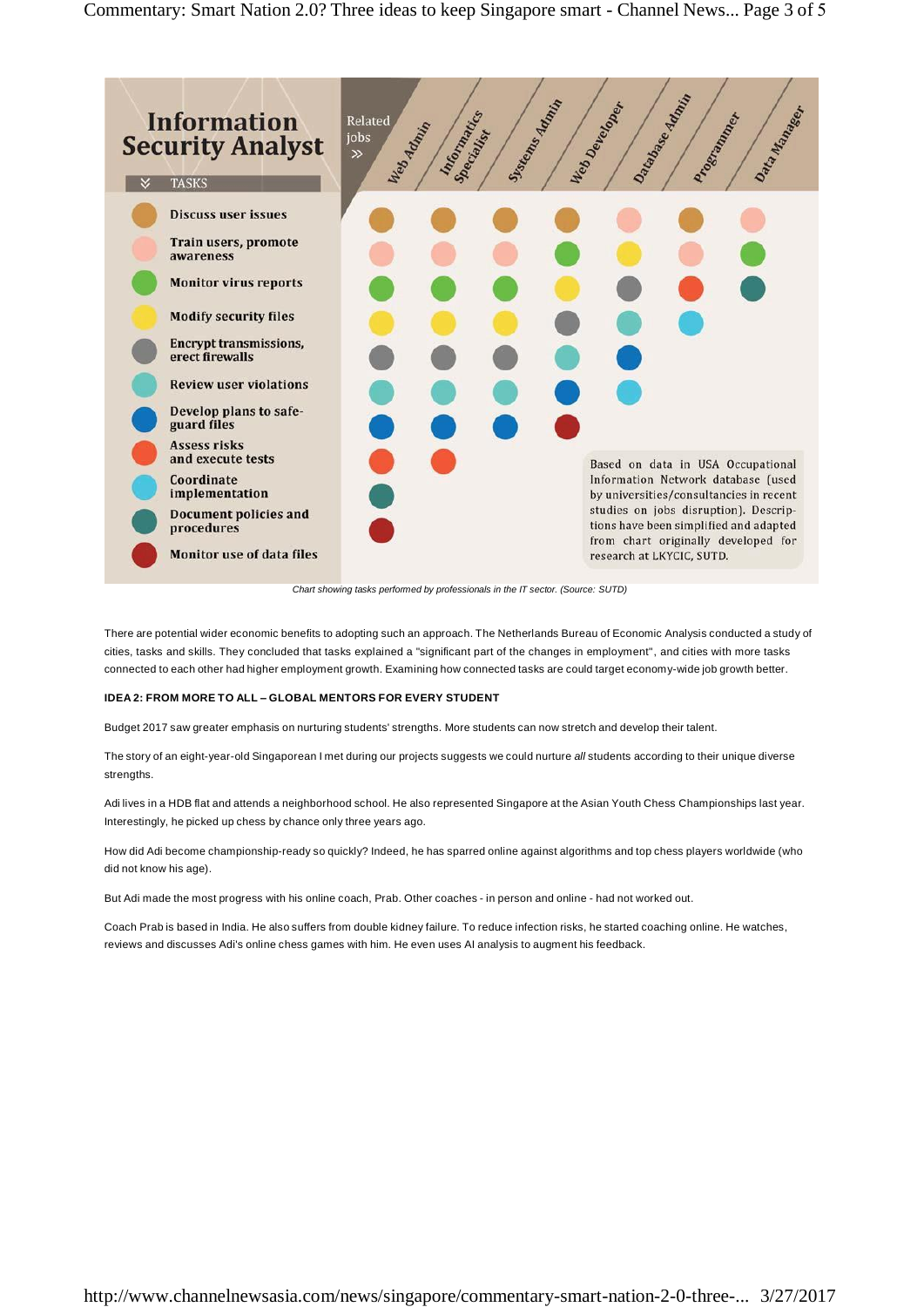

*File photo of chess board. (Photo: AFP)*

Consider for a moment what has happened.

Now imagine assembling, for each student, their own individual global team of mentors, augmented by technology, to pursue their unique talent. Imagine what each student could achieve. Each could pursue excellence and become as good as they can be. Some might even be among the best in the world.

Trends in the global gig economy and talent marketplace suggest such global teams of mentors could be affordable: they can come from any part of the world, are hired for only part of their time, and are mentoring digitally.

Large countries will find it challenging to do this. But a small Smart Nation with annual Primary One cohort sizes of forty thousand can. If we do, imagine the impact we could have on the world.

#### **IDEA 3: GOING GLOBAL – SCALE-OUT BEFORE SCALE-UP**

The Committee on Future Economy highlights that Smart Nation digital solutions "can be exported to rapidly urbanising cities in Asia" [\(http://www.channelnewsasia.com/news/business/committee-on-the-future-economy-outlines-direction-for-singapore/3501854.html\). T](http://www.channelnewsasia.com/news/business/committee-on-the-future-economy-outlines-direction-for-singapore/3501854.html))he current model: test-bed in Singapore, scale-*up* here and then scale-*out* to the region.

Singapore's size and single-layer governance offers speed and simplicity for test-bedding and scaling up. But the market is small, and scaling out to cities with more complicated governance is challenging.

Moreover, our infrastructure and environment have been so carefully honed, that solutions which work well here, might work less well elsewhere. "The environment exacts a price for the survival of the fittest: it captures them," says Jacob Bronowski in *The Ascent of Man*. He draws an analogy: the Grant gazelle was "gracefully adapted" to the savannah to escape predators, but "its lovely leap never took it out of the savannah".

What if for digital solutions, we flipped the current model to first scale-*out* test-beds concurrently to Singapore and two regional cities, then scale*up* in all three? We can still exploit Singapore's strengths, and concurrent regional test-beds could yield versatile solutions more easily deployed to different cities.